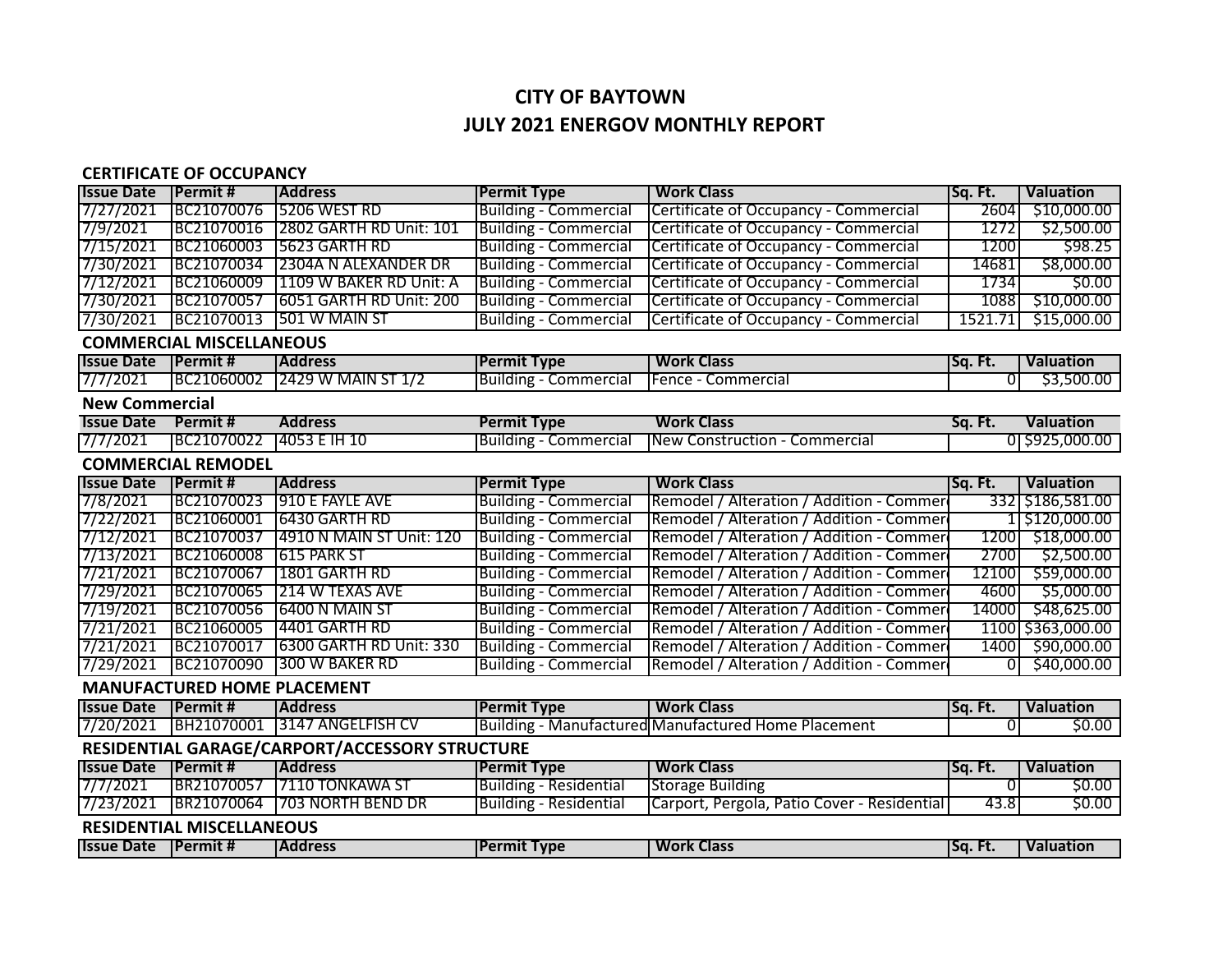|                        |                        | 7/13/2021  BR21070105  604 GRANTHAM RD                                         | <b>Building - Residential</b>                                  | Driveway / Flatwork - Residential     | 01             | 50.00                                                                                                                                                                                                                                                                                                                                |
|------------------------|------------------------|--------------------------------------------------------------------------------|----------------------------------------------------------------|---------------------------------------|----------------|--------------------------------------------------------------------------------------------------------------------------------------------------------------------------------------------------------------------------------------------------------------------------------------------------------------------------------------|
| 7/14/2021              |                        | BR21070025 801 RUTH AVE                                                        | <b>Building - Residential</b>                                  | Fence - Residential                   | 0              | 50.00                                                                                                                                                                                                                                                                                                                                |
| 7/30/2021              |                        | BR21070197 804 SUNNYBROOK DR                                                   | <b>Building - Residential</b>                                  | <b>Foundation Repair</b>              | $\overline{0}$ | \$9,440.00                                                                                                                                                                                                                                                                                                                           |
| 7/22/2021              |                        | BR21070173 4412 LONGHORN DR                                                    | <b>Building - Residential</b>                                  | <b>Foundation Repair</b>              | 0              | \$5,990.00                                                                                                                                                                                                                                                                                                                           |
| 7/28/2021              | BR21070187 113 LONG DR |                                                                                | <b>Building - Residential</b>                                  | <b>Foundation Repair</b>              | 1800           | \$13,314.00                                                                                                                                                                                                                                                                                                                          |
| 7/12/2021              |                        | BR21070065 119 GRESHAM AVE                                                     | <b>Building - Residential</b>                                  | <b>Foundation Repair</b>              | O              | \$7,000.00                                                                                                                                                                                                                                                                                                                           |
| 7/19/2021              | BR21070021             | <b>4613 BURNING TREE DR</b>                                                    | <b>Building - Residential</b>                                  | <b>Generator Installation</b>         | 15             | \$10.00                                                                                                                                                                                                                                                                                                                              |
| 7/21/2021              | BR21070026             | 1417 E ARCHER RD                                                               | <b>Building - Residential</b>                                  | <b>Generator Installation</b>         | 15             | \$10.00                                                                                                                                                                                                                                                                                                                              |
| 7/19/2021              |                        | BR21070066 4910 TAYLOR DR                                                      | <b>Building - Residential</b>                                  | <b>Generator Installation</b>         | 01             | \$4,000.00                                                                                                                                                                                                                                                                                                                           |
| 7/30/2021              |                        | BR21070125 4719 CRESCENT LAKE CIR                                              | <b>Building - Residential</b>                                  | <b>Generator Installation</b>         | 1804           | \$12,611.80                                                                                                                                                                                                                                                                                                                          |
| 7/27/2021              |                        | BR21060019 3227 KNIGHT LN                                                      | <b>Building - Residential</b>                                  | <b>Generator Installation</b>         | 0l             | \$0.00                                                                                                                                                                                                                                                                                                                               |
| 7/19/2021              |                        | BR21070024 2310 MOCKINGBIRD LN                                                 | <b>Building - Residential</b>                                  | <b>Generator Installation</b>         | $\overline{0}$ | \$0.00                                                                                                                                                                                                                                                                                                                               |
| 7/19/2021              |                        | BR21070075 3126 SPECKLEBELLY DR                                                | <b>Building - Residential</b>                                  | <b>Solar Panel Installation</b>       | 0l             | \$22,000.00                                                                                                                                                                                                                                                                                                                          |
| 7/28/2021              | BR21070193             | <b>3707 HUNTERS TRL</b>                                                        | <b>Building - Residential</b>                                  | <b>Solar Panel Installation</b>       | 0l             | \$44,020.00                                                                                                                                                                                                                                                                                                                          |
| 7/19/2021              | BR21070145             | 1310 E JAMES AVE                                                               | <b>Building - Residential</b>                                  | <b>Solar Panel Installation</b>       | $\overline{0}$ | \$30,906.00                                                                                                                                                                                                                                                                                                                          |
| 7/19/2021              | BR21070073             | 14711 CONNOR DR                                                                | <b>Building - Residential</b>                                  | <b>Solar Panel Installation</b>       | 0              | 50.00                                                                                                                                                                                                                                                                                                                                |
| 7/20/2021              | BR21070046             | 1701 SIERRA DR                                                                 | <b>Building - Residential</b>                                  | <b>Solar Panel Installation</b>       | 0              | 50.00                                                                                                                                                                                                                                                                                                                                |
| <b>NEW RESIDENTIAL</b> |                        |                                                                                |                                                                |                                       |                |                                                                                                                                                                                                                                                                                                                                      |
| <b>Issue Date</b>      | <b>Permit#</b>         | <b>Address</b>                                                                 | <b>Permit Type</b>                                             | <b>Work Class</b>                     | Sq. Ft.        | <b>Valuation</b>                                                                                                                                                                                                                                                                                                                     |
| 7/7/2021               |                        | BR21070050 11113 CARVER ST                                                     | <b>Building - Residential</b>                                  | New Construction - Residential        |                | 1357 \$190,000.00                                                                                                                                                                                                                                                                                                                    |
|                        |                        |                                                                                |                                                                |                                       |                |                                                                                                                                                                                                                                                                                                                                      |
|                        |                        | BR21070153 6618 HIDDEN DUNES DR                                                | <b>Building - Residential</b>                                  | New Construction - Residential        |                |                                                                                                                                                                                                                                                                                                                                      |
|                        |                        | BR21070202 6714 ASPEN PEAK DR                                                  | <b>Building - Residential</b>                                  | New Construction - Residential        |                |                                                                                                                                                                                                                                                                                                                                      |
| 7/20/2021<br>7/29/2021 |                        | BR21070068 4911 CHIMNEY SWIFT LN                                               |                                                                | New Construction - Residential        |                |                                                                                                                                                                                                                                                                                                                                      |
| 7/27/2021<br>7/7/2021  |                        | BR21070039 1731 WILLIAM SCOTT ST                                               | <b>Building - Residential</b><br><b>Building - Residential</b> | New Construction - Residential        | 2416           |                                                                                                                                                                                                                                                                                                                                      |
| 7/22/2021              | BR21070058             | <b>1743 WILLIAM SCOTT ST</b>                                                   | <b>Building - Residential</b>                                  | New Construction - Residential        |                |                                                                                                                                                                                                                                                                                                                                      |
| 7/21/2021              |                        | BR21070070 8818 RUDDY DUCK CT                                                  | <b>Building - Residential</b>                                  | New Construction - Residential        | 2435           |                                                                                                                                                                                                                                                                                                                                      |
|                        | BR21070069             | <b>5019 CHIMNEY SWIFT LN</b>                                                   | <b>Building - Residential</b>                                  | New Construction - Residential        | 2419           |                                                                                                                                                                                                                                                                                                                                      |
| 7/21/2021<br>7/21/2021 |                        | BR21070124 4518 PAINTED BUNTING LN Building - Residential                      |                                                                | New Construction - Residential        | 2687           |                                                                                                                                                                                                                                                                                                                                      |
| 7/26/2021              | BR21070078             | <b>8819 SANDHILL CRANE RD</b>                                                  | <b>Building - Residential</b>                                  | New Construction - Residential        |                |                                                                                                                                                                                                                                                                                                                                      |
| 7/21/2021              | BR21070128             | 4710 PAINTED BUNTING LN Building - Residential                                 |                                                                | New Construction - Residential        | 2085           |                                                                                                                                                                                                                                                                                                                                      |
| 7/22/2021              |                        | BR21070059 1803 WILLIAM SCOTT ST                                               | <b>Building - Residential</b>                                  | New Construction - Residential        |                |                                                                                                                                                                                                                                                                                                                                      |
| 7/7/2021               | BR21070038             | 1727 WILLIAM SCOTT ST                                                          | <b>Building - Residential</b>                                  | New Construction - Residential        | 2473           |                                                                                                                                                                                                                                                                                                                                      |
| 7/7/2021               | BR21070028             | 4430 PAINTED BUNTING LN Building - Residential                                 |                                                                | New Construction - Residential        |                |                                                                                                                                                                                                                                                                                                                                      |
| 7/21/2021              | BR21070115             | 4606 PAINTED BUNTING LN Building - Residential                                 |                                                                | New Construction - Residential        | 2053           |                                                                                                                                                                                                                                                                                                                                      |
| 7/22/2021              |                        | BR21070056 1739 WILLIAM SCOTT ST                                               | <b>Building - Residential</b>                                  | <b>New Construction - Residential</b> |                |                                                                                                                                                                                                                                                                                                                                      |
| 7/7/2021               |                        | BR21070036 1715 WILLIAM SCOTT ST                                               | <b>Building - Residential</b>                                  | New Construction - Residential        | 2028           |                                                                                                                                                                                                                                                                                                                                      |
| 7/22/2021              |                        | BR21070060 1807 WILLIAM SCOTT ST                                               | <b>Building - Residential</b>                                  | New Construction - Residential        |                |                                                                                                                                                                                                                                                                                                                                      |
| 7/1/2021               |                        | BR21060003 1711 WILLIAM SCOTT ST                                               | <b>Building - Residential</b>                                  | New Construction - Residential        |                |                                                                                                                                                                                                                                                                                                                                      |
| 7/7/2021               |                        | BR21070035 1707 WILLIAM SCOTT ST                                               | <b>Building - Residential</b>                                  | New Construction - Residential        | 2416           |                                                                                                                                                                                                                                                                                                                                      |
| 7/7/2021               | BR21070040             | 1735 WILLIAM SCOTT ST                                                          | <b>Building - Residential</b>                                  | New Construction - Residential        | 1873           |                                                                                                                                                                                                                                                                                                                                      |
| 7/26/2021              | BR21070061             | <b>5003 CHIMNEY SWIFT LN</b><br>4623 PAINTED BUNTING LN Building - Residential | <b>Building - Residential</b>                                  | New Construction - Residential        |                | 2402 \$132,110.00<br>2999 \$164,945.00<br>2419 \$133,045.00<br>50.00<br>2152 \$139,880.00<br>\$0.00<br>50.00<br>50.00<br>2697 \$173,635.00<br>\$0.00<br>2028 \$131,820.00<br>\$0.00<br>2264 \$162,470.00<br>\$0.00<br>2416 \$157,040.00<br>\$0.00<br>2416 \$157,040.00<br>2170 \$166,465.00<br>\$0.00<br>\$0.00<br>3026 \$166,430.00 |